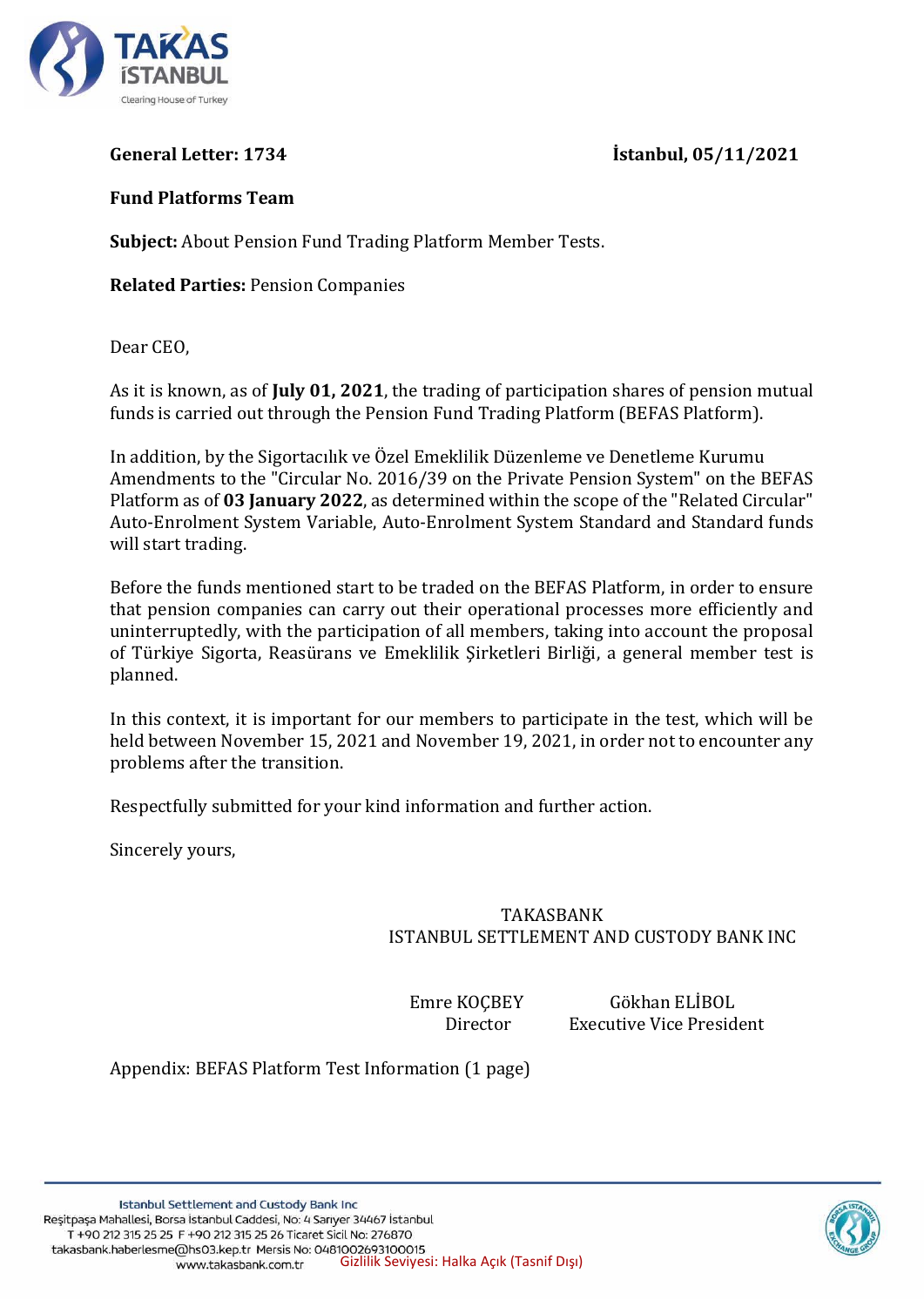

## **BEFAS Platform Test Information**

| <b>TRANSACTION TYPE</b>                | <b>BUSINESS DAY</b> |
|----------------------------------------|---------------------|
|                                        | <b>TIME</b>         |
| Order acceptance                       |                     |
| - Forward value transactions           | 09.00-17.30         |
| Unmatched order automatic cancellation |                     |
| - Forward value transactions           | 17.35               |
| Value deferral time (Forward<br>value  | 13.30               |
| transactions)                          |                     |
| Cash netting time (TL)                 | 14.30               |
| Default start time (TL)                | 15.30               |

1. The test environment trading hours will be as follows.

- 2. Balance will be created by Takasbank in member free current accounts (11).
- 3. In addition to the funds currently traded on the BEFAS Platform, Auto-Enrolment System Variable, Auto-Enrolment System Standard and Standard funds will be defined to be tradable to the test environment.
- 4. Takasbank member test environment connection details are given below.
	- 4.1. Members log in to the test environment with the user codes and passwords they use in the real environment they will be able to provide. Members who have any problems with user code and password transactions, will be able to contact the **Member Services and Support Team (**[ube@takasbank.com.tr\)](mailto:ube@takasbank.com.tr).
	- 4.2. Questions and problems related to the tests can be sent to [tefasp@takasbank.com.tr.](mailto:tefasp@takasbank.com.tr)
	- 4.3. Institutions accessing via the Internet:
		- 4.3.1. Member Screens

<https://utbsweb.takasbank.web.tr/tac/uyemenu/bff/index.html> The relevant computer must have access to the address 185.96.112.110:443.

4.3.2. RESTful Web service

The relevant computer must have access to the address 185.96.112.198:443.

4.3.2.1. Token Generation Service <https://uws.takasbank.com.tr/register>